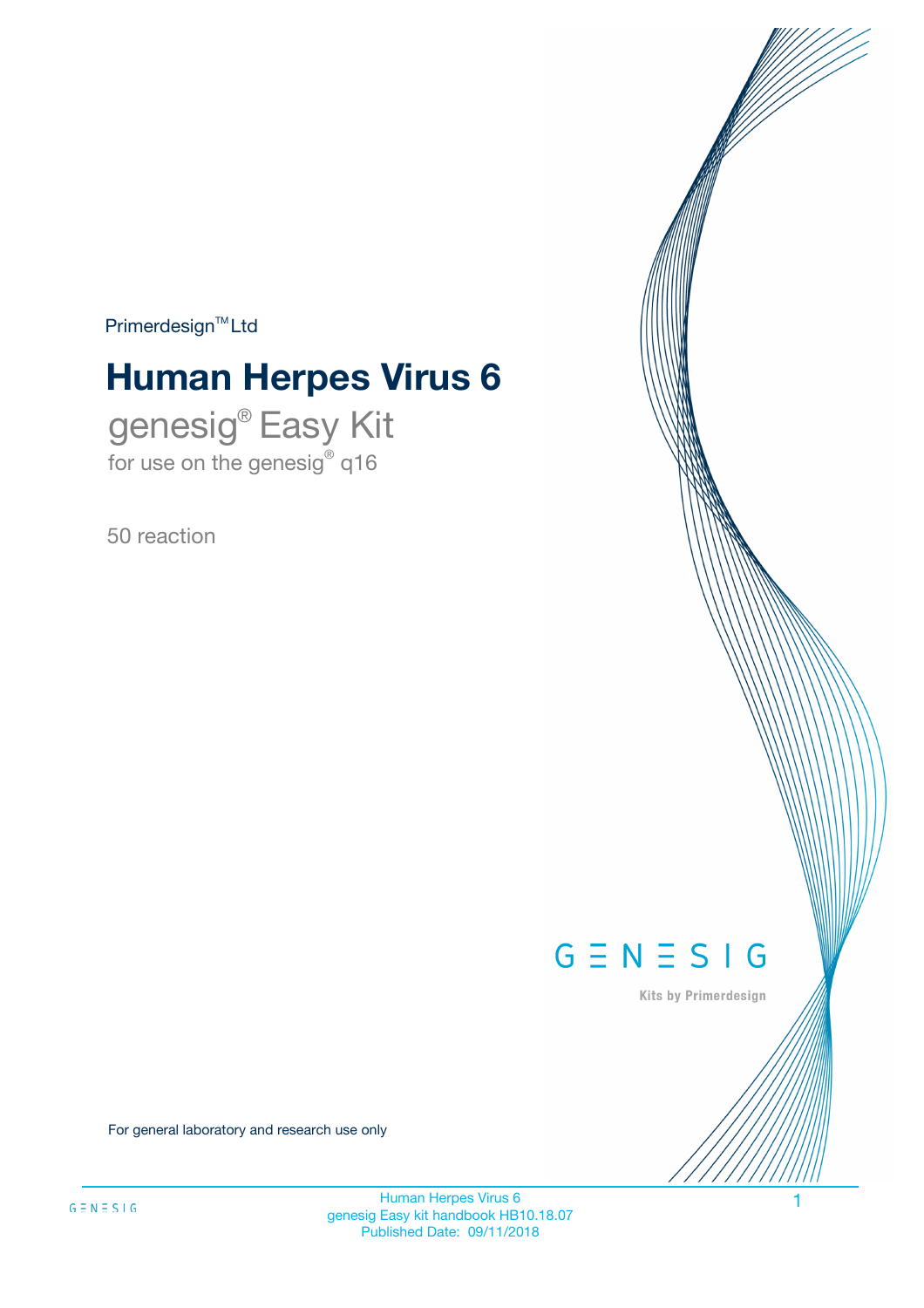# genesig® Easy: at a glance guide

#### **For each DNA test**

| Component                | <b>Volume</b>   | Lab-in-a-box pipette |  |
|--------------------------|-----------------|----------------------|--|
| <b>HHV6</b> reaction mix | 10 µl           |                      |  |
| <b>Your DNA sample</b>   | 10 <sub>µ</sub> |                      |  |

#### **For each positive control**

| Component                 | Volume          | Lab-in-a-box pipette |  |
|---------------------------|-----------------|----------------------|--|
| HHV6 reaction mix         | 10 <sub>µ</sub> |                      |  |
| Positive control template | 10 <sub>µ</sub> |                      |  |

#### **For each negative control**

| Component         | <b>Volume</b>   | Lab-in-a-box pipette |  |
|-------------------|-----------------|----------------------|--|
| HHV6 reaction mix | 10 <sub>µ</sub> |                      |  |
| <u>Water</u>      | 10 <sub>µ</sub> |                      |  |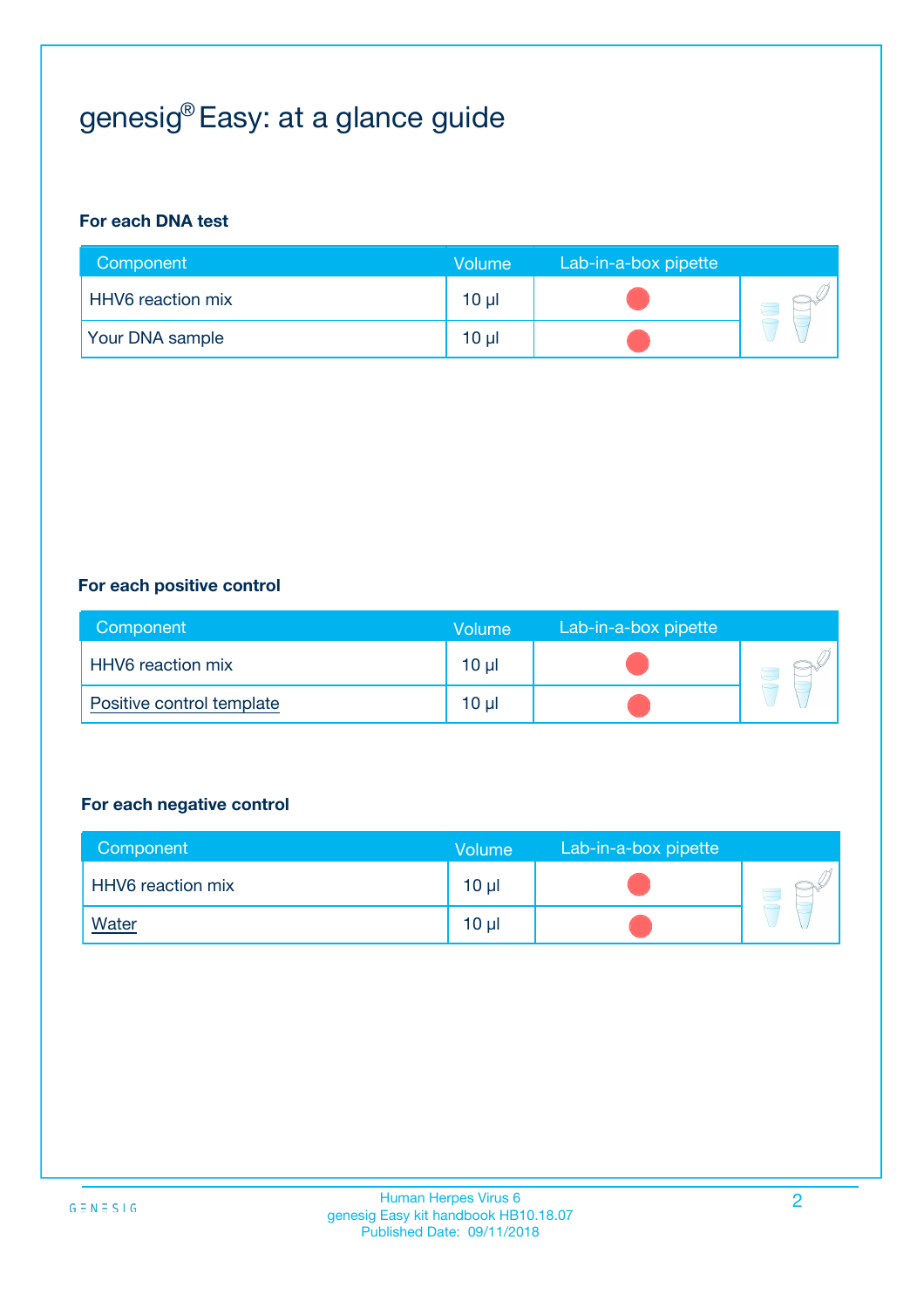# Kit Contents



# Reagents and equipment to be supplied by the user

#### **genesig® q16 instrument**

#### **genesig® Easy Extraction Kit**

This kit is designed to work well with all processes that yield high quality RNA and DNA but the genesig Easy extraction method is recommended for ease of use.

#### **genesig® Lab-In-A-Box**

The genesig Lab-In-A-Box contains all of the pipettes, tips and racks that you will need to use a genesig Easy kit. Alternatively if you already have these components and equipment these can be used instead.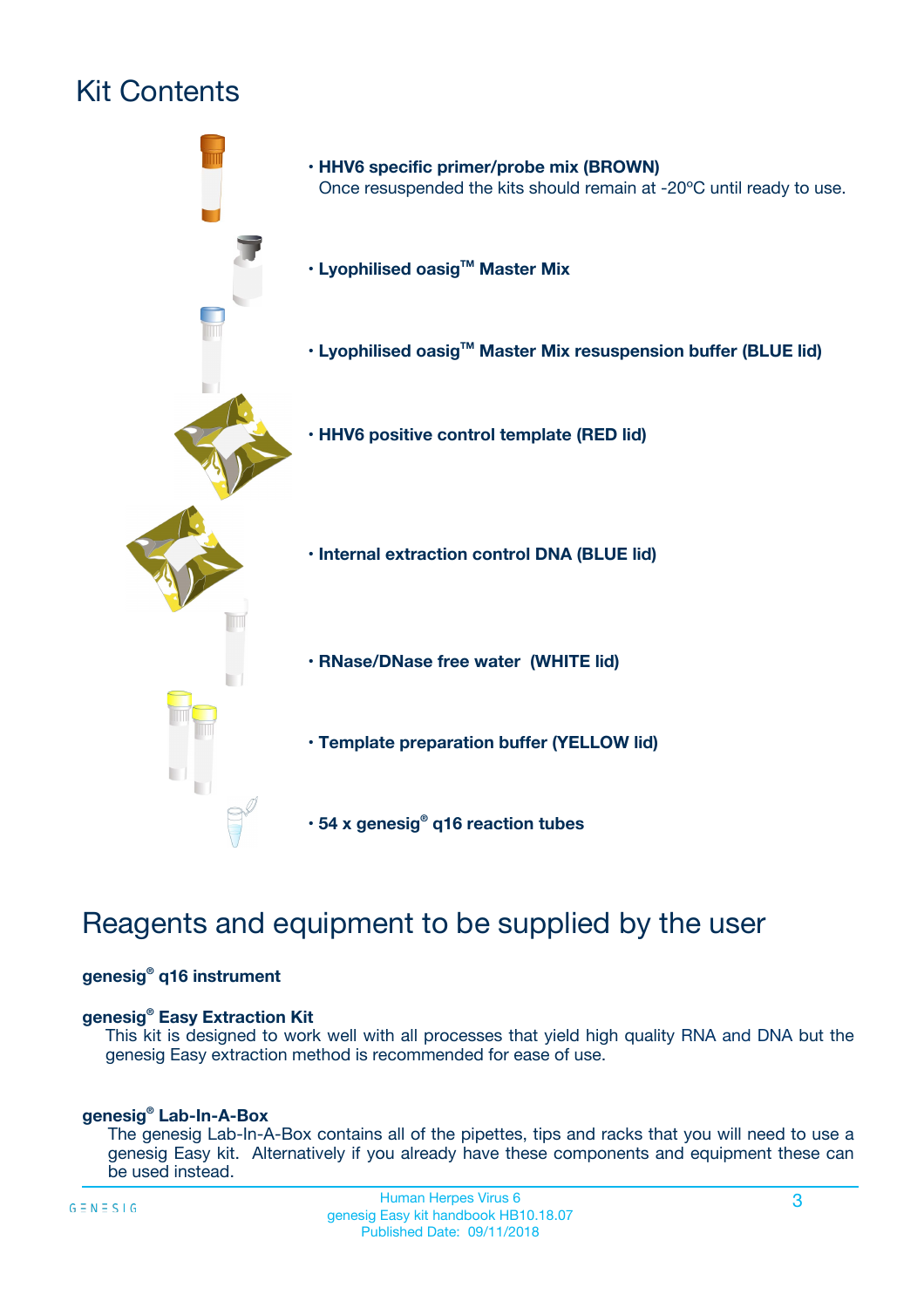# Step-by-step guide

### 1. Create your reaction mix



Use the blue pipette to transfer 500µl**\*** of the oasig Master Mix resuspension buffer into the tube of lyophilised oasig Master Mix and mix well by gently swirling. Then transfer all of that master mix into the brown tube labelled HHV6 primers/probe.

**\***Transfering 525µl of the oasig Master Mix resuspension buffer to your oasig Master Mix (instead of the 500µl recommended above) will enable you to take full advantage of the 50 reactions by accounting for volume losses during pipetting. In order to do so with the genesig Easy fixed volume pipettes use 1x blue, 2x red and 1x grey pipettes to make the total volume. Please be assured that this will not adversely affect the efficiency of the test.

Cap and shake tube to mix. A thorough shake is essential to ensure that all components are resuspended. **Failure to mix well can produce poor kit performance.**

Leave to stand for 5 minutes. Now your reaction mix is ready to use.

Store the reaction mix in the freezer from hereon.

#### Top tip

- Ensure that the reaction mix is mixed thoroughly before each use by shaking.
- **•** Once resuspended do not expose genesig Easy kit to temperatures above -20°C for longer than 30 minutes at a time.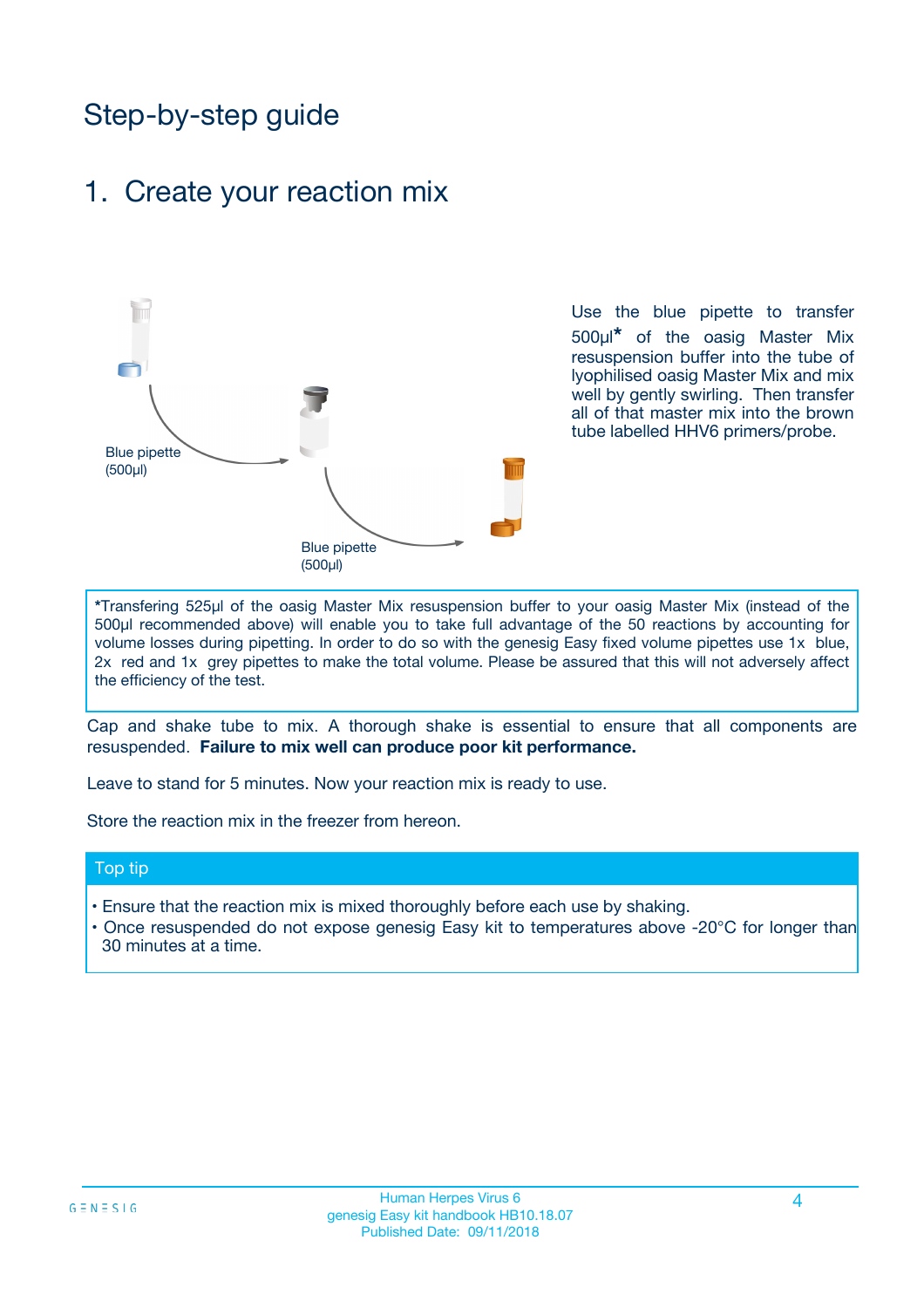# 2. Internal extraction control



Use the blue pipette to transfer 1000µl (2 x 500µl) of template preparation buffer into the Internal Extraction Control DNA tube. Cap and shake tube to mix.

Your kit contains Internal Extraction Control DNA. This is added to your biological sample at the beginning of the DNA extraction process. It is extracted along with the DNA from your target of interest. The q16 will detect the presence of this Internal Extraction Control DNA at the same time as your target. This is the ideal way to show that your DNA extraction process has been **successful.** 

#### **If you are using an alternative extraction kit:**

Use the red pipette to transfer 10µl of Internal Extraction Control DNA to your sample **after** the lysis buffer has been added then follow the rest of the extraction protocol.

#### **If you are using samples that have already been extracted:**

Use the grey pipette to transfer 5µl of Internal Extraction Control DNA to your extracted sample.

## 3. Add reaction mix to all reaction tubes



For every reaction to be run, use the red pipette to add 10µl of your HHV6 reaction mix to every tube.

#### Top tip

- Always pipette the reaction mix directly into the bottom of the tube.
- You can label the tube lids to aid your reaction setup but avoid labelling tube sides.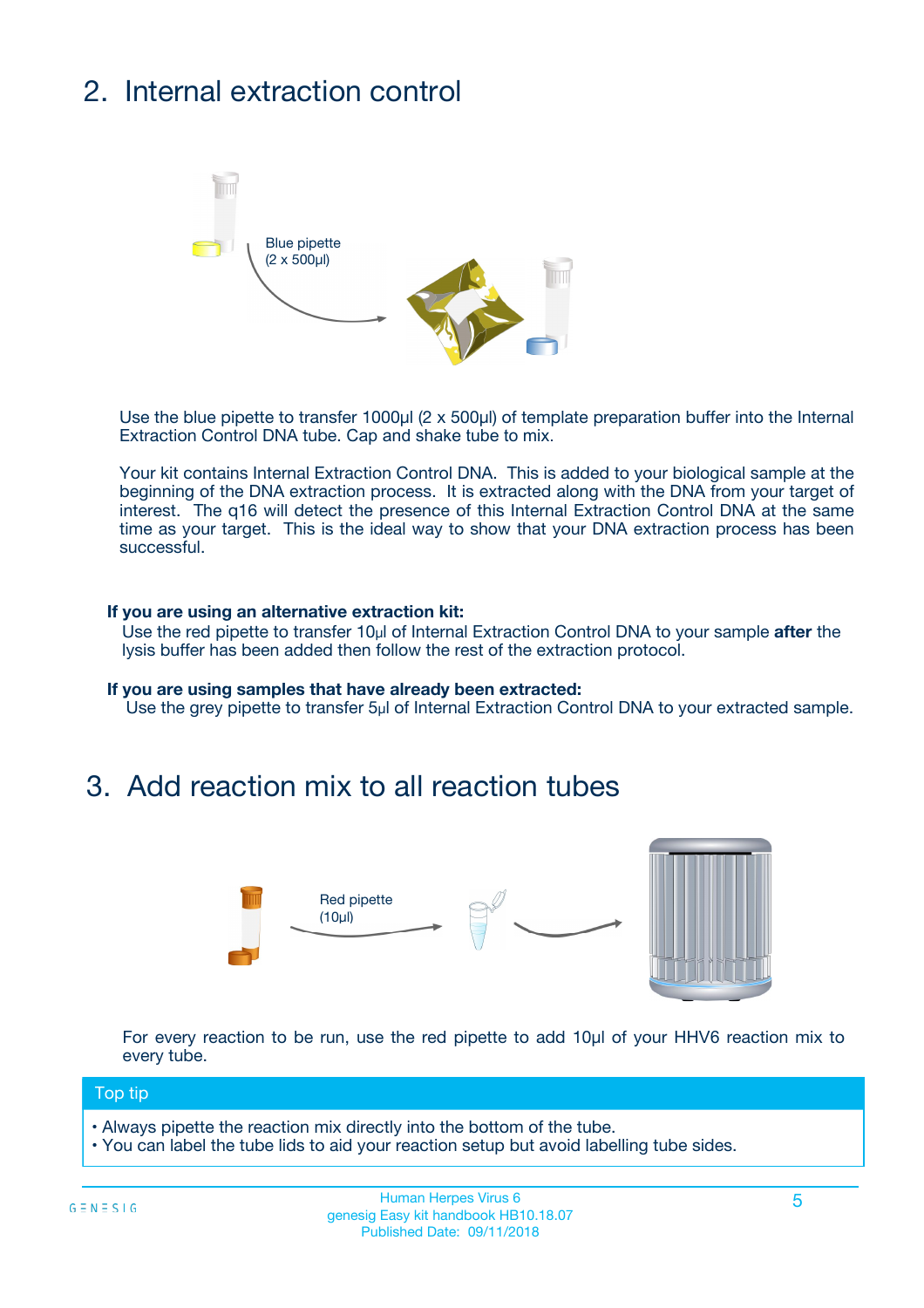## 4. Negative control



For each test you will require a negative control. Instead of DNA, water is used. This sample should typically prove negative thus proving that all of your positive samples really are positive.

To create a negative control reaction simply use the red pipette to add 10µl of the water to the required reaction tubes. Close these tubes after adding the water.

Because some genesig kit targets are common in the environment you may occasionally see a "late" signal in the negative control. The q16 software will take this into account accordingly.

#### Top tip

**•** Always add the water to the side of the tube to reduce the introduction of bubbles.

### 5. Set up a test



For each sample you wish to analyse, use the red pipette to add 10µl of your DNA sample to the required reaction tubes. Close these tubes after adding the sample. Always change pipette tips between samples.

#### Top tip

**•** Always add the DNA sample to the side of the tube to reduce the introduction of bubbles.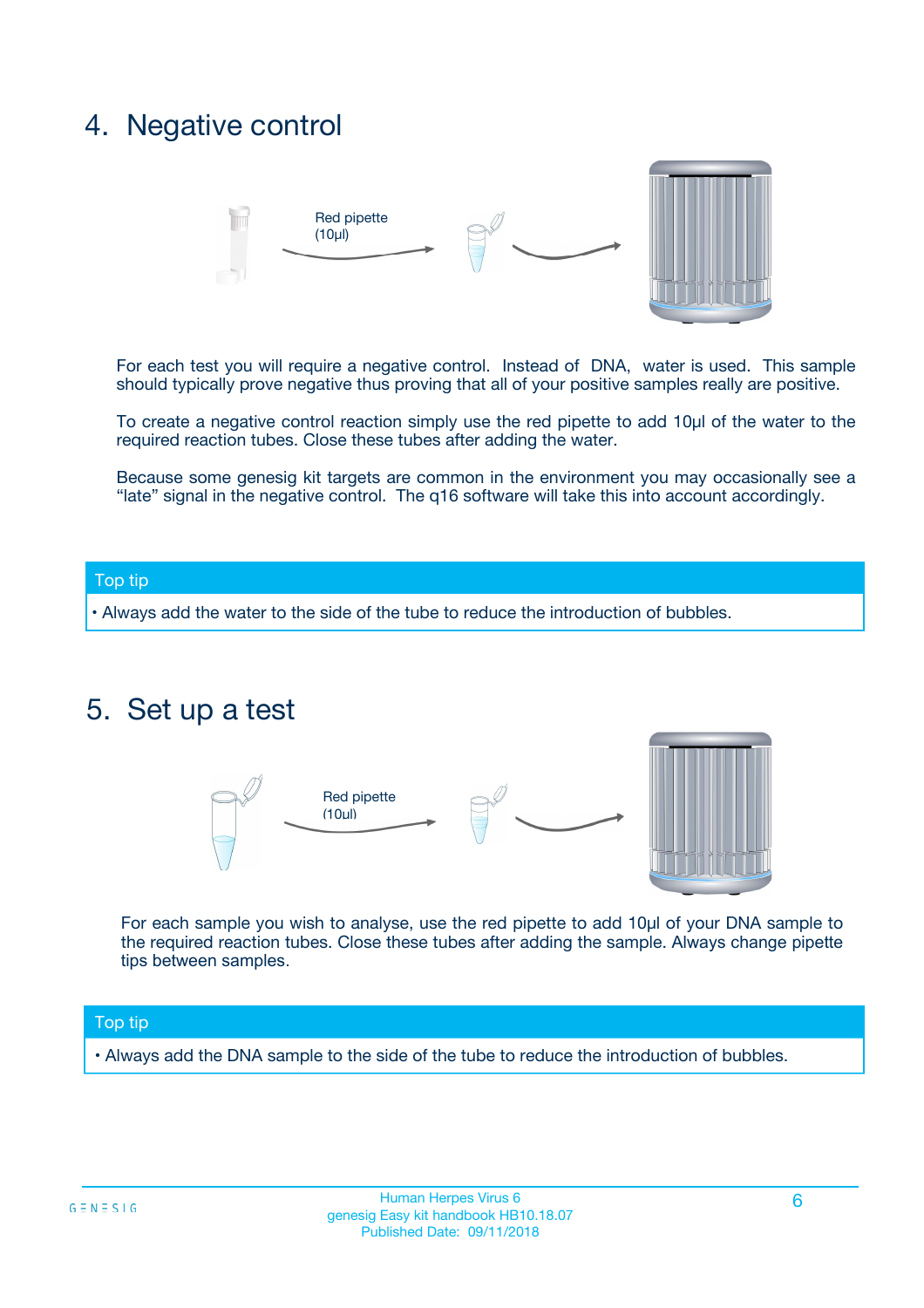## 6. Positive control



Use the blue pipette to transfer 1000µl (2 x 500µl) of template preparation buffer into the positive control template tube. Cap and shake tube to mix.

Each time you run a test you will require a positive control. This is a small portion of DNA from your target of interest. It serves two purposes:

1. It will always test positive so it shows that everything is working as it should be.

2. The q16 software knows how much DNA is present in the positive control. So it can automatically compare your sample of interest with the positive control to calculate the amount of target DNA in your sample.

To create a positive control reaction, simply use 10µl of the positive control instead of your DNA sample.



Take great care when setting up your positive control. The positive control template has the potential to give you a false positive signal in your other samples. Set positive controls up last after all other sample tubes are closed. Always change pipette tips between samples. You may even choose to set up positive controls in a separate room.

#### Top tip

**•** Always add the positive control to the side of the tube to reduce the introduction of bubbles.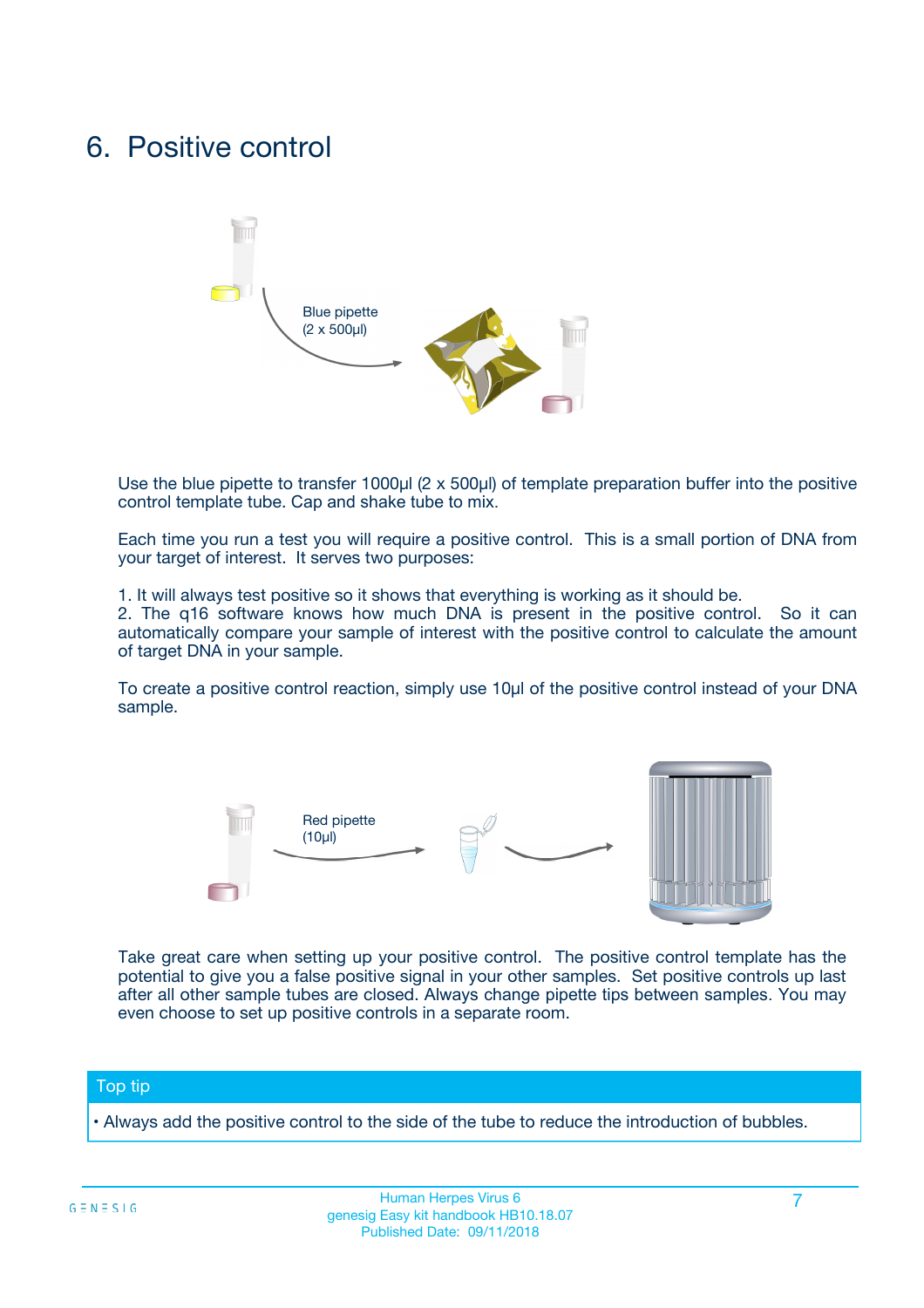# 7. Running the test

Place the tubes into the correct positions in your q16 as defined by the software, this may include positioning of empty tubes to ensure that the q16 lid is balanced. The run can then be started.

| qenesig q16 PCR software - 1.2                                               |                                   | $\Box$                                                                                          |
|------------------------------------------------------------------------------|-----------------------------------|-------------------------------------------------------------------------------------------------|
| $\vert \cdot \vert$<br>Unsaved (New Experiment 2<br><b>Open Experiments:</b> | <b>D</b> Open<br>R <sub>New</sub> | Save<br>Save As<br><b>C</b> Close<br><b>&amp; Configuration</b><br>$G \equiv N \equiv S \mid G$ |
| <b>Setup</b><br><b>Results</b><br>Stages:                                    |                                   |                                                                                                 |
| <b>Notes</b>                                                                 | <b>Samples</b>                    | <b>Tests</b>                                                                                    |
| <b>Name and Details</b>                                                      | Name<br>Color                     | Note<br>Color<br>Note<br>Name                                                                   |
| New Experiment 2017-10-26 11:06                                              | Sample 1                          | ÷<br>علي<br>Test 1                                                                              |
| Kit type: genesig® Easy Target Detection kit                                 | Sample 2                          |                                                                                                 |
| Instrument Id.:                                                              | Sample 3                          | $\qquad \qquad \blacksquare$<br>$\qquad \qquad \blacksquare$                                    |
| <b>Run Completion Time:</b>                                                  | Sample 4                          |                                                                                                 |
| <b>Notes</b><br><b>A</b><br>$\overline{\mathbf v}$                           | Sample 5                          | ♦<br>4<br>÷<br>₩                                                                                |
| <b>Well Contents</b>                                                         |                                   | <b>Run</b>                                                                                      |
| Pos.<br>Test                                                                 | Sample                            | <b>Run Status</b>                                                                               |
| Test 1<br>$\mathbf{1}$                                                       | Negative Control                  | $\blacktriangle$                                                                                |
| $\overline{2}$<br>Test 1                                                     | <b>Positive Control</b>           |                                                                                                 |
| $\overline{\mathbf{3}}$<br>Test 1                                            | Sample 1                          | Show full log                                                                                   |
| Test 1<br>4                                                                  | Sample 2                          |                                                                                                 |
| 5<br>Test 1                                                                  | Sample 3                          | <b>Run Control</b>                                                                              |
| Test 1<br>6                                                                  | Sample 4                          |                                                                                                 |
| $\overline{7}$<br>Test 1                                                     | Sample 5                          |                                                                                                 |
| 8                                                                            |                                   | $\triangleright$ Start Run<br>Abort Run                                                         |
| <b>JOD FURTY TUDE TO BUILDED IN</b>                                          |                                   | $\overline{\mathbf{v}}$                                                                         |

#### Top tip

- Before loading tubes into the q16, check for bubbles! Flick the bottom of the tubes to remove any bubbles that may have formed during the test setup.
- Apply centrifugal force with a sharp wrist action to ensure all solution is at the bottom of the reaction tube.
- When repeating a test you can use a previous file as a template by clicking 'open' then selecting File name > Files of Type > Experiment file as template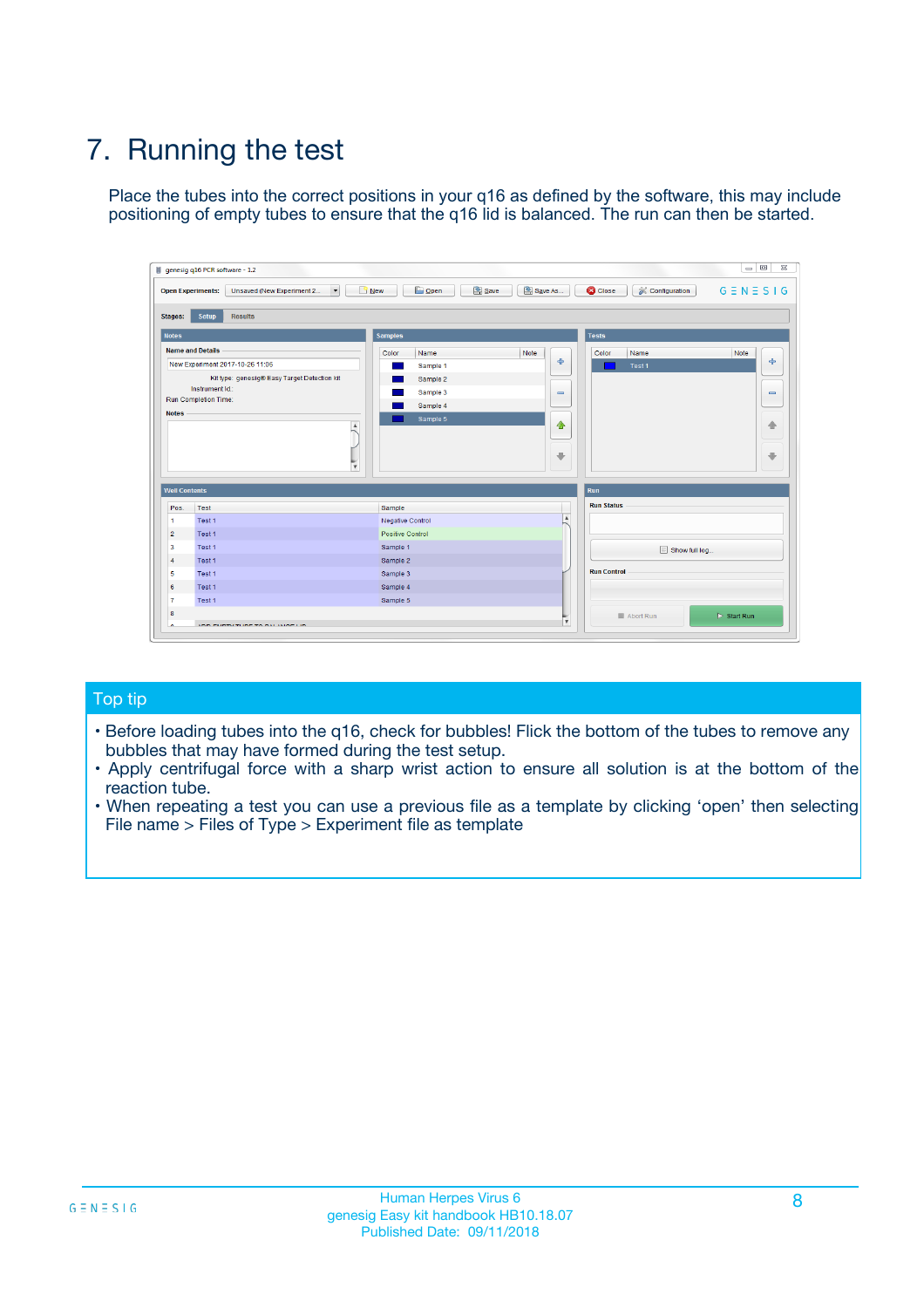## What do my results mean?

Analysis of your data is carried out automatically by the genesig q16. The following information is designed to help you fully understand a result or to troubleshoot:

### "Positive"

#### **Explanation**

Your sample has produced a positive result. Your target of interest is present and you can use the reported quantity.

"Negative"

#### **Explanation**

Your sample has produced a negative result. The target is not present in your sample.

### "Test contaminated"

#### **Explanation**

The Negative Control should be completely free of any DNA. If you see this error message it means that at some point during the setup, the Negative Control has been contaminated with DNA and has given a positive signal. This contamination has invalidated the test. The Positive Control and your test samples are both possible sources of contaminating DNA. The genesig q16 reaction tubes from previous runs will also contain very high amounts of DNA so it is important that these are carefully disposed of after the run is completed and NEVER OPENED. It may be the case that your kits have become contaminated which will lead to the same problem occurring repeatedly.

#### **Solutions**

1. Clean your working area using a commercial DNA remover solution to ensure the area is DNA free at the start of your run and re-run the test

2. If the problem persists then the kit has become contaminated and it will have to be discarded and replaced with a new kit. When you open the new kit, run a simple test to show that changing the kit has solved the problem. Prepare a test which includes only the Positive Control, the Negative Control and one 'mock sample'. For the 'mock sample' add water instead of any sample DNA. The result for the Negative Control and the mock sample should be negative indicating that contamination is no longer present.

#### **Preventive action**

An ideal lab set-up has a 'Clean area' where the test reagents are prepared and a 'sample area' where DNA samples and the Positive Control template are handled. The best workflow involves setting up all the test components (excluding the positive control template) in the clean area and then moving the tests to the sample area for sample and Positive Control addition. If this method is followed then the kit components are always kept away from possible sources of contamination. For extra security the Negative Control can be completely prepared and sealed in the clean area. All work areas should be decontaminated regularly with DNA remover.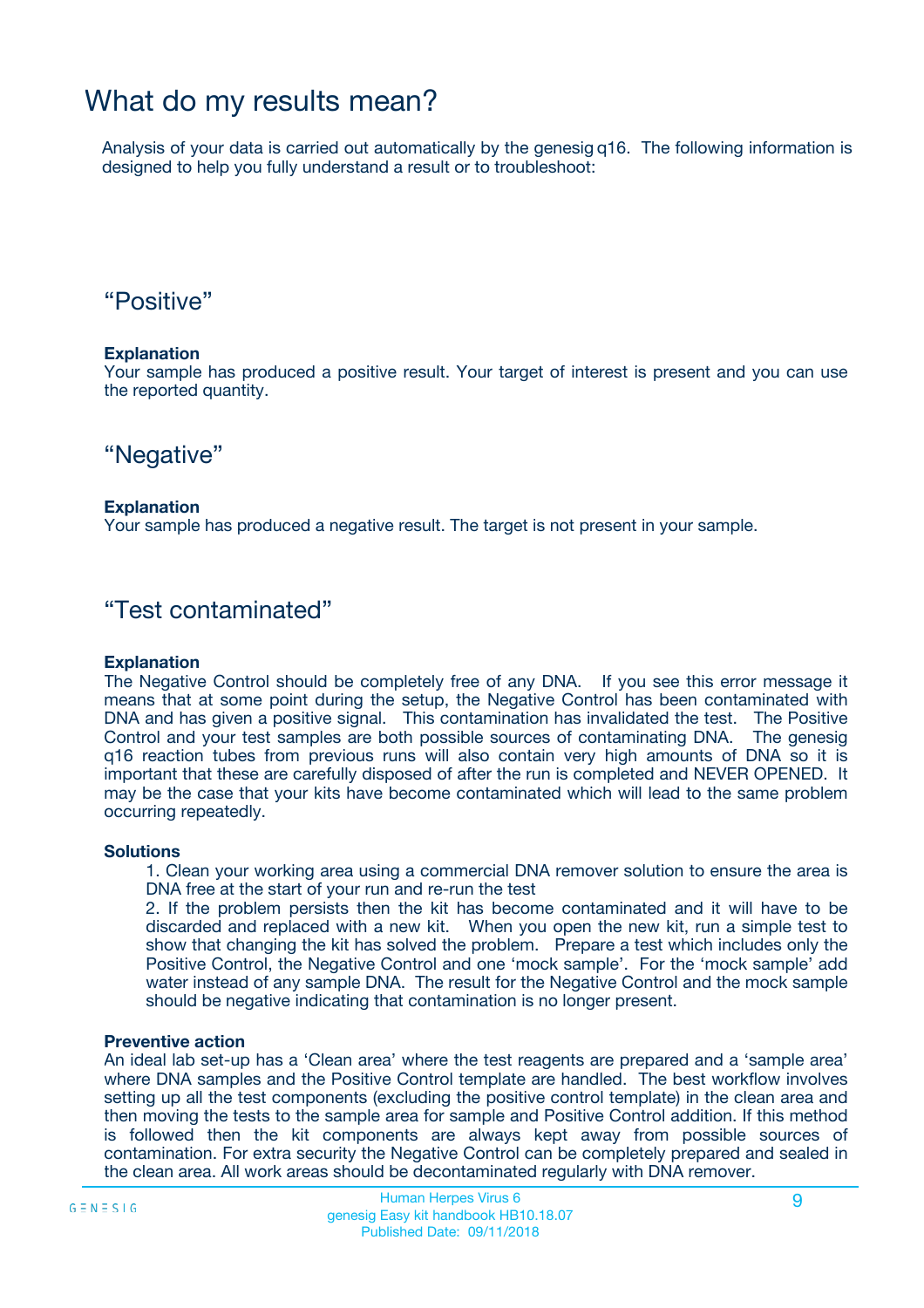### "Sample preparation failed"

#### **Explanation**

The test has failed because the quality of the sample was not high enough. The Internal Extraction Control component identifies whether the sample has been prepared correctly and is of suitable quality. This error message means that this quality control test has failed and the sample quality is not high enough for analysis.

#### **Solutions**

1. Check the sample preparation protocol for any user errors then repeat.

2. Poor quality samples can result from overloading the sample preparation protocol with too much starting material. Try reducing the amount of starting material then repeat.

3. Failing to add the Internal extraction Control DNA to your sample during the sample preparation protocol can also lead to a reported result of "sample preparation failed". Ensure that this step has not been overlooked or forgotten. If your samples are derived from an archive store or from a process separate from your genesig Easy extraction kit; you must add 5µl of Internal Extraction Control DNA into each 0.5ml of your sample to make it suitable for use on the q16.

### "Positive result, poor quality sample"

#### **Explanation**

The test is positive so if you are only interested in obtaining a 'present or absent' answer for your sample then your result is reliable. However, the test contains an Internal Extraction Control component that identifies if the sample is of high quality. This quality control test has failed and the sample is not therefore of high enough quality to accurately calculate the exact copy number of DNA present. If you require quantitative information for your sample then proceed with the solutions below.

#### **Solution**

For appropriate solutions, read the "Sample preparation failed" section of this handbook.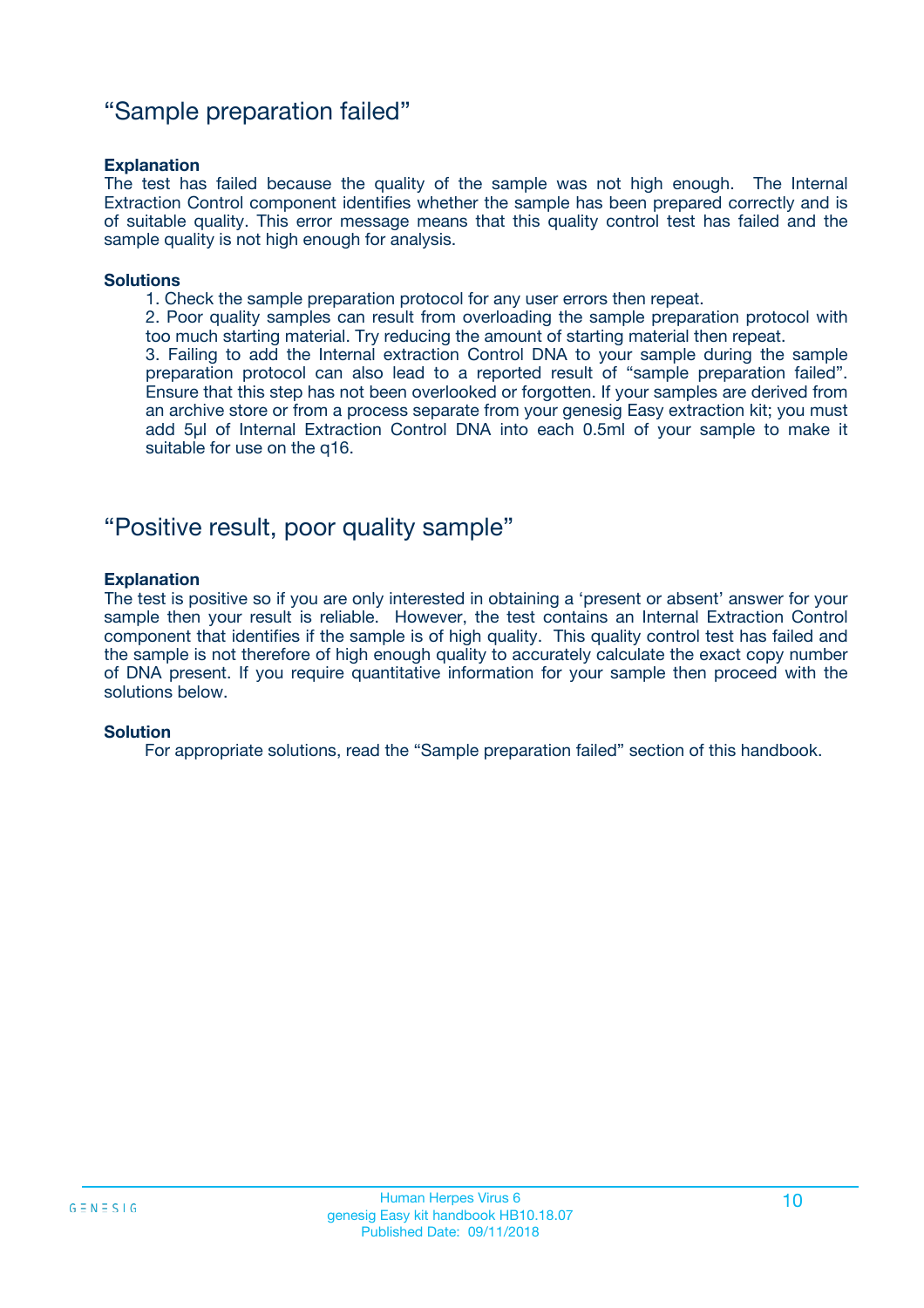### "Test failed"

#### **Explanation**

The test has failed because the Positive Control has not worked. The Positive Control is present to show that all aspects of the test are working correctly together. When this control test fails, the test as a whole is invalidated. This finding indicates that a problem has occurred in the reaction set-up part of the experiment and has nothing to do with sample preparation.

#### **Solutions**

- 1. Check the entire workflow and test set-up to look for any user errors, then repeat the test e.g. have the right colour pipettes and solutions been used with the correct tubes?
- 2. Ensure the positive and negative controls are inserted into the correct wells of your q16.

3. A component of the test may have 'gone off' due to handing errors, incorrect storage or exceeding the shelf life. When you open a new kit, run a simple test to show that changing the kit has solved the problem. Prepare a test which includes only the Positive Control, the Negative Control and one 'mock sample'. For the 'mock sample' add internal control template instead of any sample DNA. If the Positive Control works, the mock sample will now be called as a negative result.

### "Test failed and is contaminated"

#### **Explanation**

The Positive Control is indicating test failure, and the Negative Control is indicating test contamination. Please read the "Test Failed" and "Test contamination" sections of this technical support handbook for a further explanation.

#### **Solution**

For appropriate solutions, read both the "Test failed" and "Test contaminated" sections of this handbook.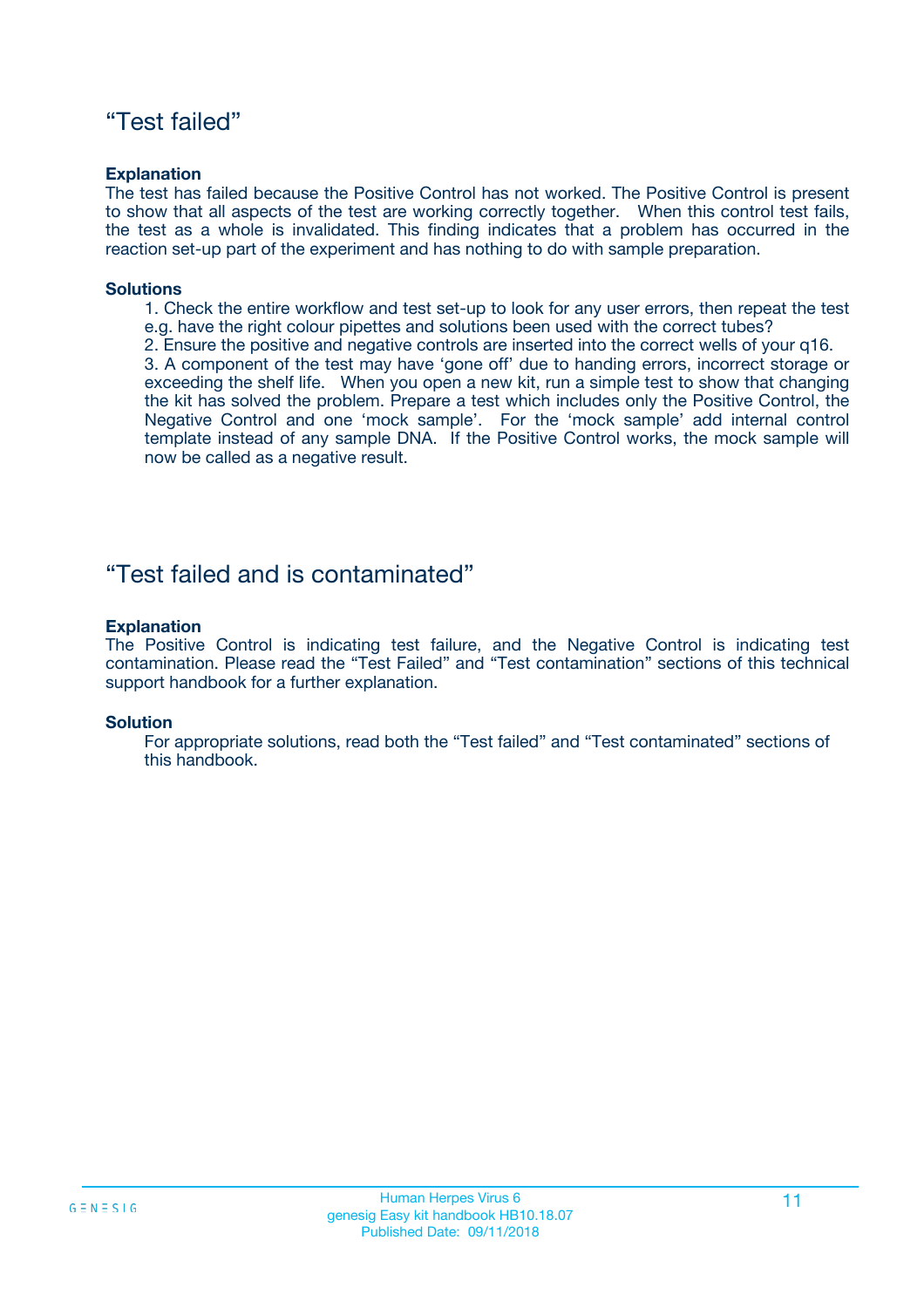# Human Herpes Virus 6

HHV-6B is responsible for up to 93% of primary infections in Europe and North America. Such infections usually cause fever, with exanthem subitum (Roseola/rash) only being observed in 10% of cases. HHV-6 primary infections account for up to 20% of infant hospitalizations in the United States and are associated with several more severe complications, such as encephalitis, lymphadenopathy, myocarditis and myelosuppression.

After primary infection, latency is established in myeloid and bone marrow progenitors and exists for the life time of the host. The virus periodically re-activates from this latent state, with HHV-6 DNA being detectable in 20-25% of healthy adults in the United States. In the immunocompetent setting, these re-activations are often asymptomatic, but in immunosuppressed individuals there can be serious complications.

HHV-6 re-activation causes severe disease in transplant recipients and can lead to graft rejection, often in consort with other betaherpesviridae. Likewise in HIV/AIDS, HHV-6 reactivations cause disseminated infections leading to end organ disease and death. Although up to 100% of the population are exposed (seropositive) to HHV-6, most by 3 years of age, there are rare cases of primary infections in adults. In the United States, these have been linked more with HHV-6A, which is thought to be more pathogenic and more neurotropic and has been linked to several central nervous system-related disorders.

HHV-6 has also been found in multiple sclerosis patients and has been implicated as a co-factor in several other diseases, including chronic fatigue syndrome, fibromyalgia, AIDS, and temporal lobe epilepsy but no definitive link has been established.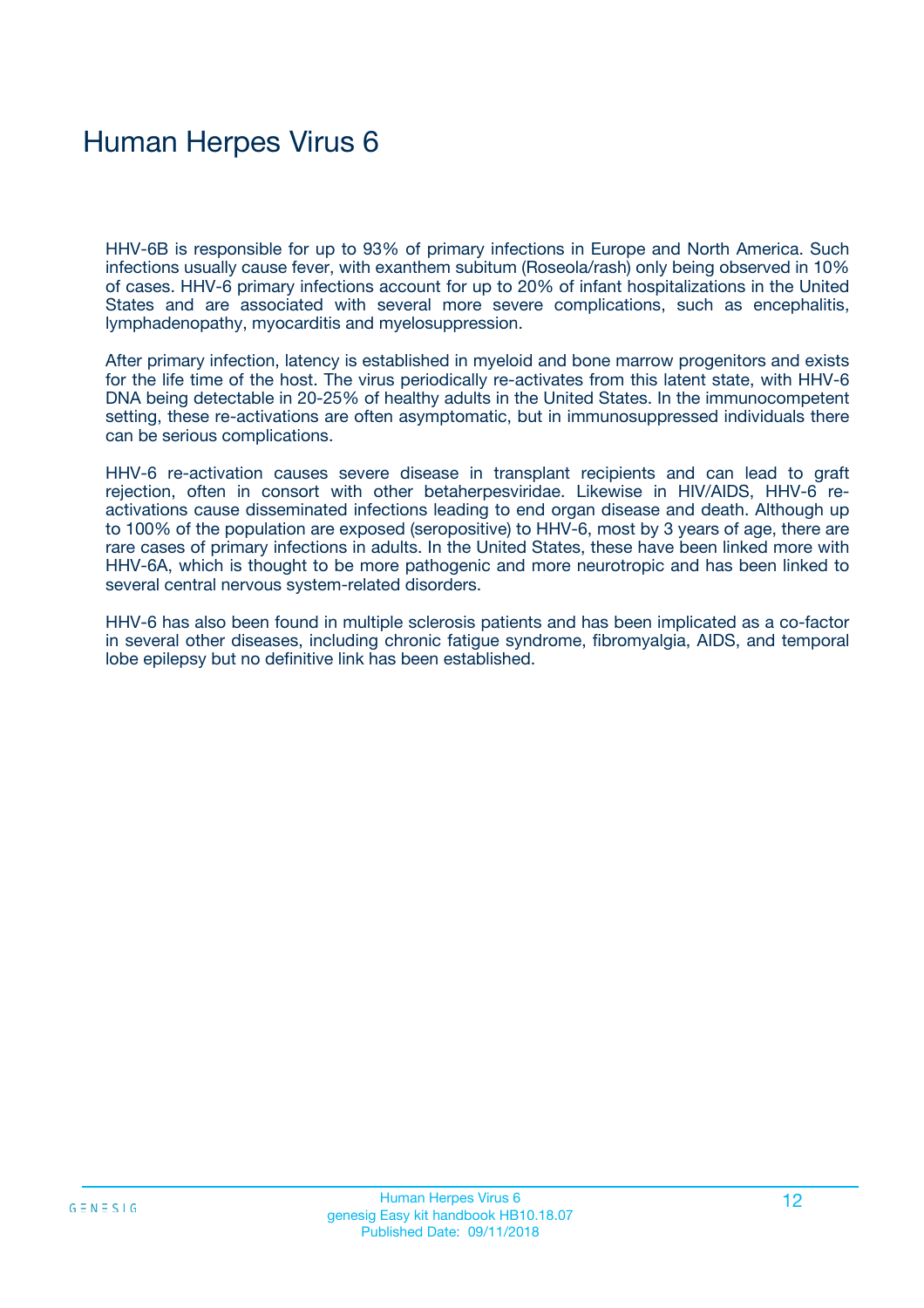# **Specificity**

The Primerdesign genesig Kit for Human Herpes Virus 6 (HHV6) genomes is designed for the in vitro quantification of HHV6 genomes. The kit is designed to have a broad detection profile. Specifically, the primers represent 100% homology with over 95% of the NCBI database reference sequences available at the time of design.

The dynamics of genetic variation means that new sequence information may become available after the initial design. Primerdesign periodically reviews the detection profiles of our kits and when required releases new versions.

The primers have 100% homology with over 95% of reference sequences contained in the NCBI database for HHV6A and B.

If you require further information, or have a specific question about the detection profile of this kit then please send an e.mail to enquiry@primerdesign.co.uk and our bioinformatics team will answer your question.